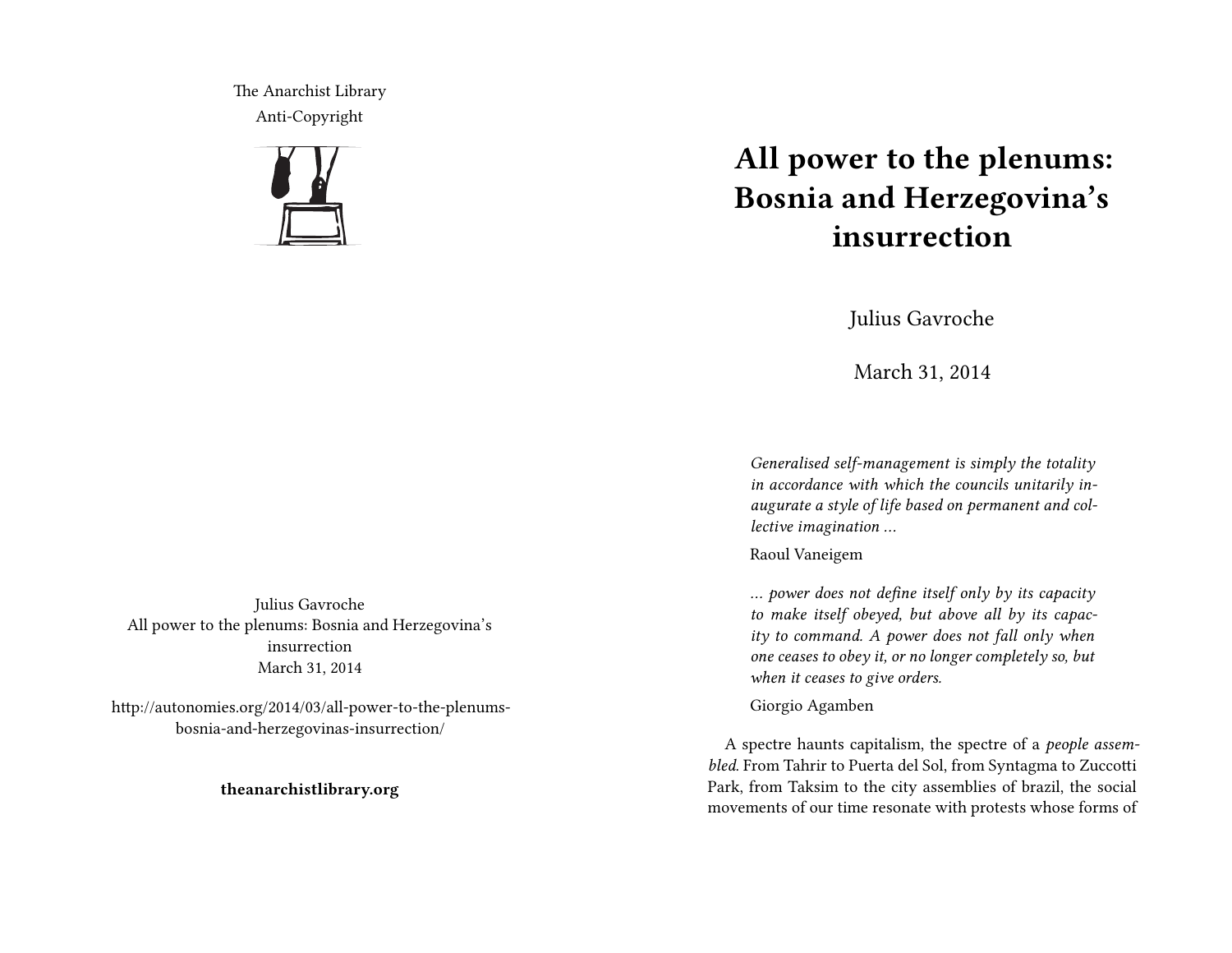life are communities gathered without leadership, command or hierarchy; communities made in an ongoing self-creation. Governed by principles of freedom (all may be introduced for debate) and equality (all may speak), the assemblies of our rebellions are open, horizontal and participatory. Though born of protest, and often vehicles for the formulation of demands on State authority, they are far more than simple instruments for a counter or dual power, more than the ground of future constituent processes. Through them, a *people* emerge, defined not by social position, function or ontology (class, sex/gender, ethnicity, race, etc.), to be accordingly judged revolutionary or reactionary, but by the autonomous self-making of a singularity that fractures and transgresses State and social identities. With these last suspended, or destroyed, the instrumentalisation of the assembly for State centred politics is rendered secondary, is questioned and challenged, as it becomes the space and time for the shaping of new subjectivities, new ways of being in the world.

"Death to Nationalism!", scream the graffiti. "For over 22 years, ethno-capitalist elites have raped and killed, mentally and physically abused women, men and children alike in the carnage that was heralded as 'transition to democracy'. Since the end of the war in 1995, instead of mourning the horrific losses, citizens of Bosnia and Herzegovina have been forced, by local and international actors alike, to accept that they can only speak and act if they embrace the status of victims, off the backs and bodies of whom the ethnic elites can steal their riches." (Damir Arsenijevic) Political parties have been pushed aside: "behind this [movement] stand only hunger, humiliation, and the deprivation of all of our rights for all of these years." (Svetlana Nedivomi?, of the Sarajevo Plenum) "It's necessary to understand that nobody speaks in the name of everybody or others and that everybody has the right to speak but the Plenum votes for the message that everyone has a duty, out of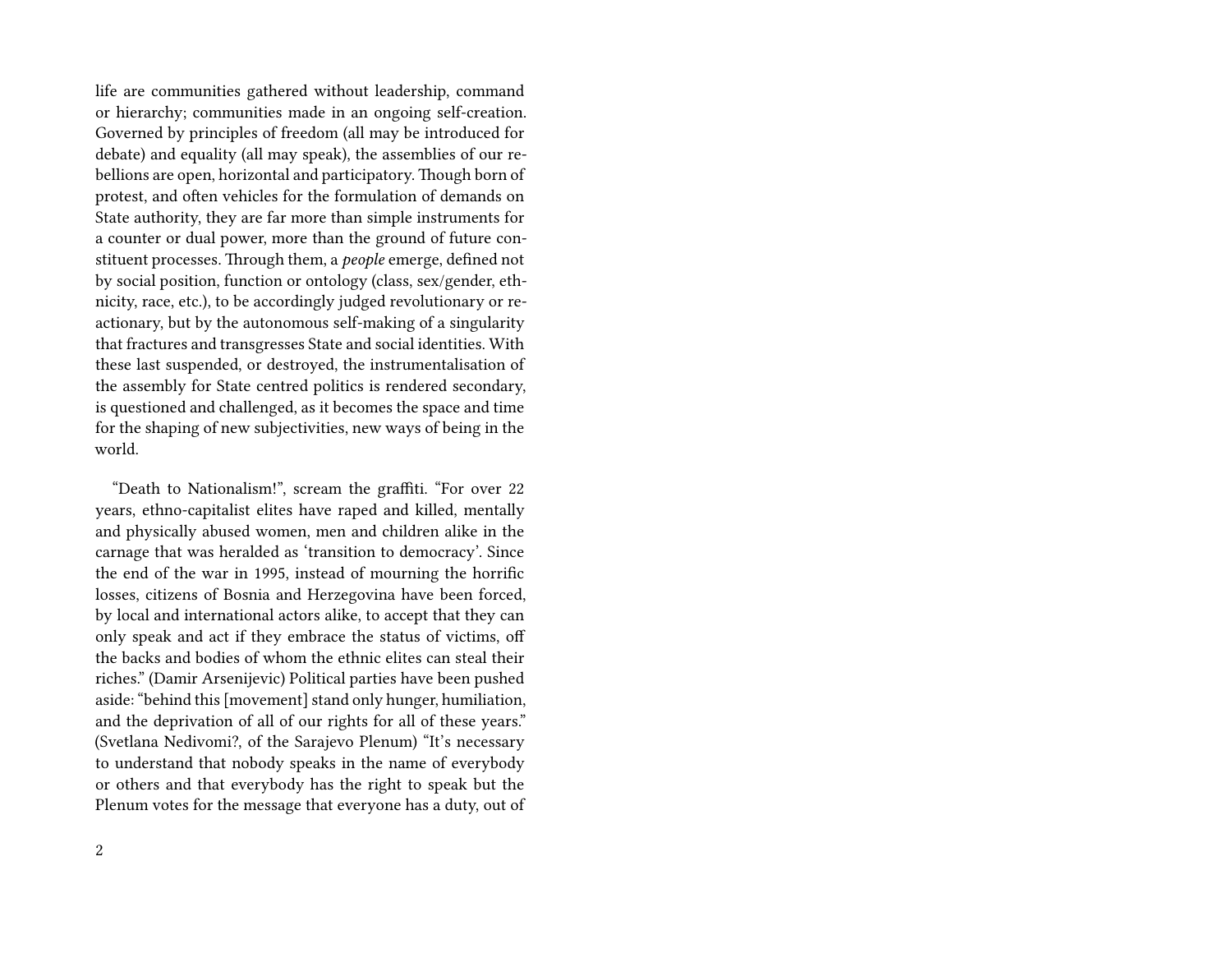ethical reasons, to pass on." "[T]here is one 'flag' of the protests and of Plenums, that of social justice." (Valentina Pellizzer, of the Sarajevo Plenum) "A plenum is a protest for the creation of possibilities", states a Tuzla activist.

Demands on state authorities have of course been made, born of bosnia and herzegovina's subjection to economic and social rape (privatisation, bankruptcy, the destruction of state social services, mass unemployment (over 40%), wage and pension reductions, growing and grotesque inequalities of wealth (85 of the country's richest oligarchs are collectively worth 9 billion dollars (WealthX), while GDP per capita, between 2009-13 was 4,556 dollars (World Bank)), enforced by ethno-centric, nepotistic and corrupt governments. On the 5th of February, some six hundred unemployed workers gathered before the government building of the canton of Tuzla, joined by employees of privatised companies recently declared bankrupt. Two demands are made immediately: the annulation of fraudulent privatisations and the resignation of the politicians responsible. The protest spreads to other cities (Zenica, Mostar, Sarajevo, Prijedor, Bijeljina) and small towns (Gornji Vakuf-Uskoplje and Srebrenica) and on the 7th of Februray, the government buildings of the cantons of Tuzla and Zenica, as well as the building of the presidency of Sarajevo, are put to the fire. The cantonal authorities of Tuzla resign and the first of the country's plenums makes its appearance, open to all and meeting each evening. And the example spreads, with solidarity protests in Serbia, Croatia and Montenegro.

From the Tuzla workers and plenum comes the first declaration of general demands, which will also re-appear in other plenums.

*Bosnia and Herzegovina: Workers and citizens' proclamation after the resignation of the government of Tuzla Canton*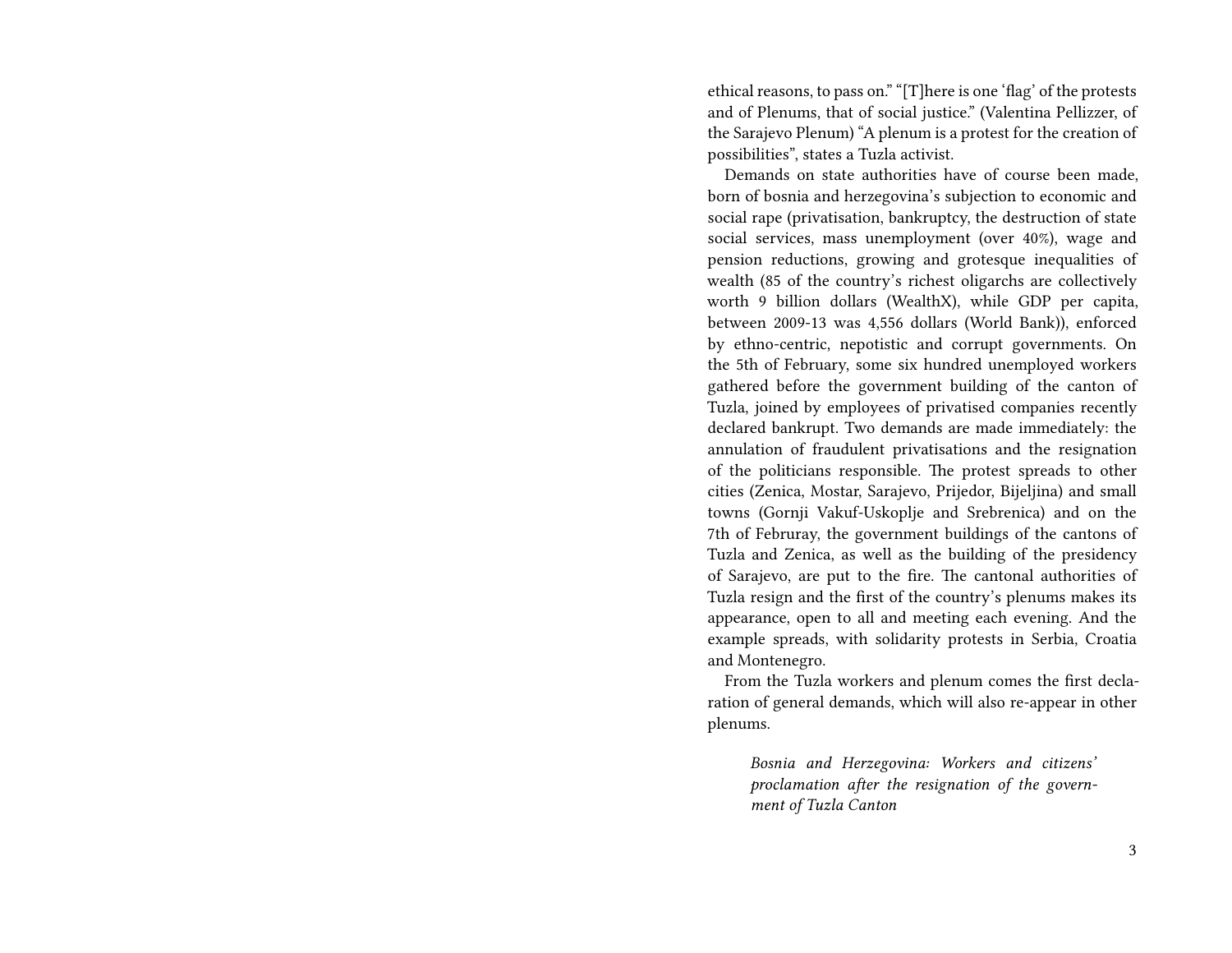*7 February 2014*

*Today in Tuzla a new future is created! The government has submitted his resignation, which was the first demand of the demonstrators and thus creates conditions for further solving of the existing problems and the fulfillment of the rest of the workers' demands.*

*Accumulated anger and rage are causes of the violent behavior. The attitude of the authorities has led to the fact that the situation in Tuzla escalated. Now, in this new situation, we have to focus this anger and rage on building a productive and useful system of government.*

*We invite all citizens to support the implementation of these demands:*

*1. Maintaining public order in cooperation of citizens, police and the civil protection, to avoid any criminalization, politicization and manipulation of any protests.*

*2. Establishing a technical government, made ⁇up of professional, non-political party members, uncompromised people, who have not had a single mandate in any level of government, which would lead the Tuzla canton to the election of 2014. This Government shall have the duty to submit weekly plans and reports on the activities and achieve the given objectives. Work of the Government will be monitored by all interested citizens.*

*3. Resolve, by emergency procedure, the questions of regularity of the privatization of the following companies: "Dita", "Polihem", "Poliolhem", "GUMARA" and "Konjuh", and:*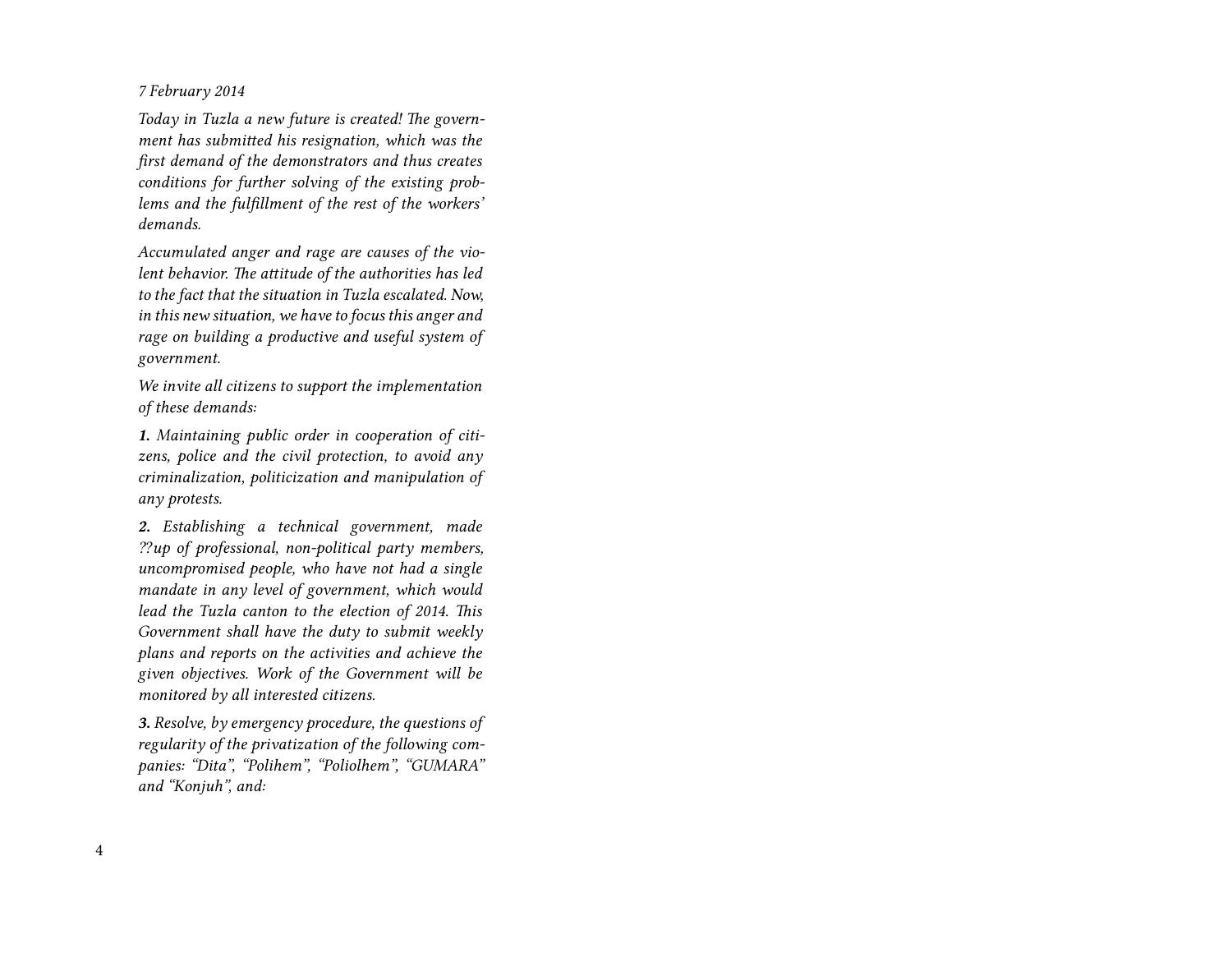tion of the principle of decision making by simple majority, instead of consensus. The former threatens to introduce into the assemblies a principle of sovereign command, something that is radically inconsistent with the openness of the assemblies.

- *bind the length of service and ensure health care for the workers;*
- *prosecute the economic criminals and all the actors who participated in it;*
- *seize illegally acquired assets;*
- *annul the privatization contracts;*
- *do a revision of privatization;*
- *return the factories to the workers and place them under the control of public authorities in order to safeguard the public interest, and start production in those factories where possible.*

*5. Balancing the salaries of government representatives to the salaries of employees in the public and private sectors.*

*6. Cancellation of additional payments to the representatives of government, as personal income, on the basis of participation in commissions, committees and other bodies, as well as other unreasonable and unjustified compensations that workers in the public and private sectors don't have.*

*7. The abolition of wage to ministers and possibly other government officials, who are getting wage payments after the expiration or termination of their mandate.*

*This Proclamation is brought by the workers and citizens of Tuzla Canton, for the good of us all.*

From a "leftist" or "anti-capitalist" perspective, one might be tempted to criticize the limitations of the demands. But what is fundamental, first and foremost, is that they arise out the plenum. And though some may appear to be easy to address